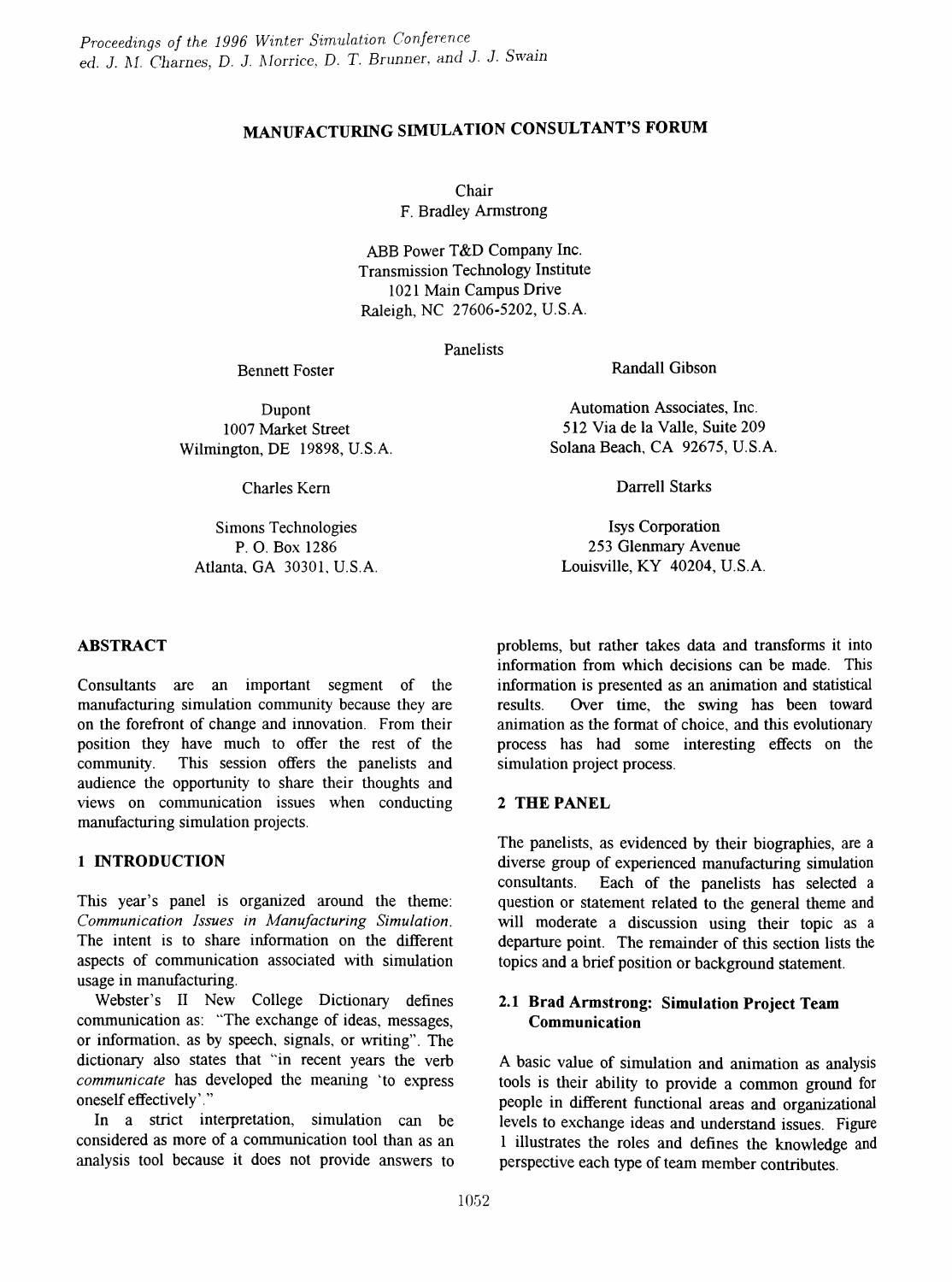

Figure 1: Representative Project Team

The structure of an organization lends itself to specialization with compartmentalized responsibilities and rewards. Simulation, and especially animation, allow individuals with different sets of knowledge and perspective to blur the organizational lines to achieve successful system solutions. Although each simulation project team differs in the number and type of people, I believe there are basic roles and responsibilities present in any team. In some cases, a single individual must play all of the roles; in other cases, each role will have one or more persons.

Even though animation is currently seen as the key to effective communication, assumptions have been the best method historically and still remain important. The problem with relying too heavily on an animation is that often the discussions they invoke are not documented. This approach results in group consensus during the meeting, but the lack of a permanent record promotes misinterpretation and faulty remembering that can cause significant problems later in the project. This effect is proportional to the number of people involved which, in turn, is proportional to the size and complexity of the system being modeled.

A detailed set of assumptions completely defines the project in a form understandable to all project team members. For the Modeler, simply stating an assumption is often not enough when conveying information about the model. Often the other team members will not understand the implications associated with a given assumption until the final results are presented with catastrophic results. To avoid this undesirable outcome, the assumption should be stated along with a justification for making the assumption, the possible consequences of using the assumption, and alternative assumptions that could be used. This greater level of detail should be used for key assumptions that either have serious consequences or are controversial. An example is shown in Figure 2.

| Assumption: Equipment downtime is not important.                                                                                         |
|------------------------------------------------------------------------------------------------------------------------------------------|
| Justification: No downtime data is available and all of<br>the line personnel (Joe, Betsy, and Sue)<br>say down time rarely occurs.      |
| Consequences: If down time is important, the model<br>results will overestimate manufacturing<br>capability and give optimistic results. |
| Alternatives: Collect down time data and evaluate its<br>importance.                                                                     |

|  |  | Figure 2: Example of a Fully Documented Assumption |  |
|--|--|----------------------------------------------------|--|
|--|--|----------------------------------------------------|--|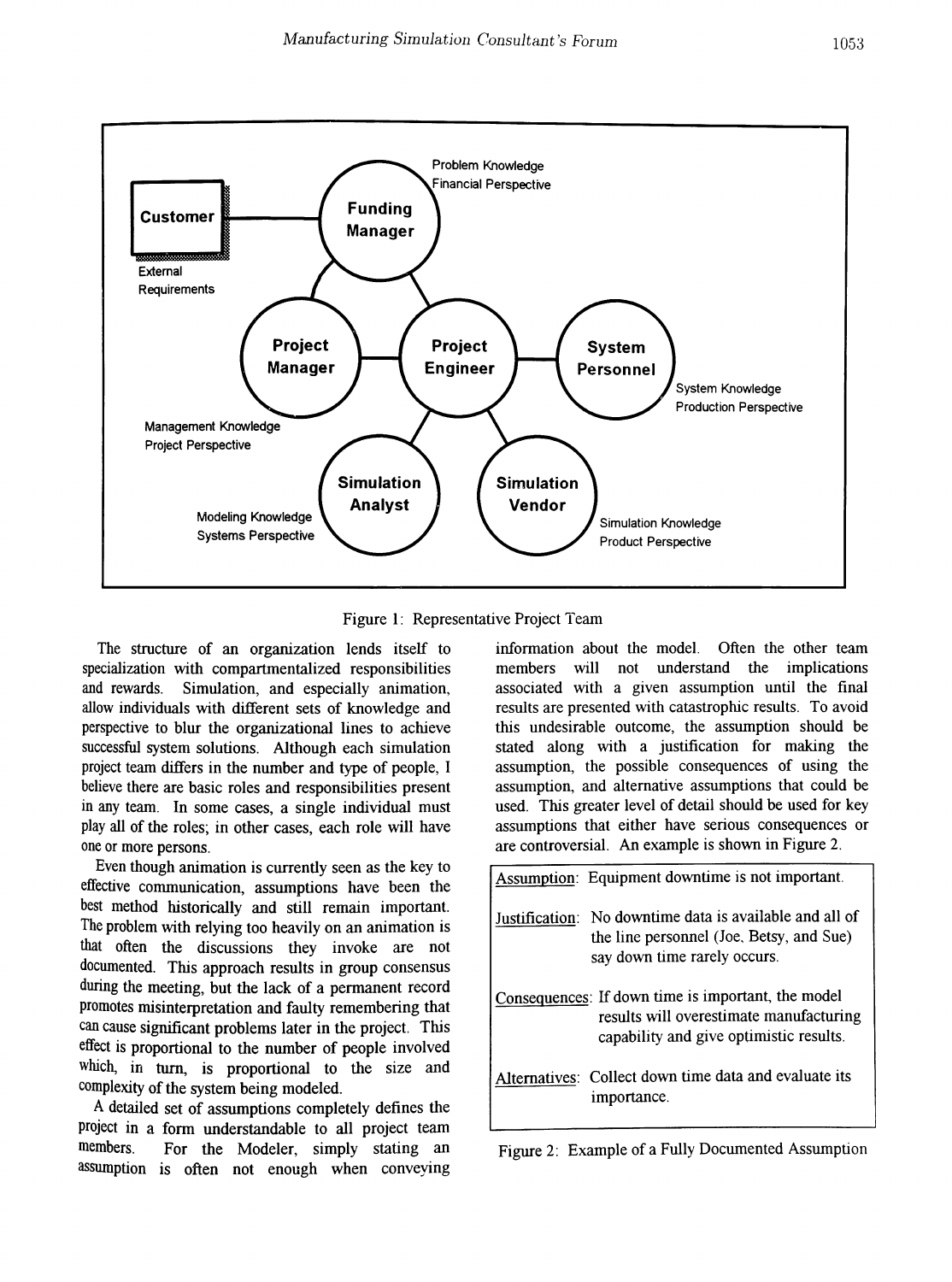## 2.2 Bennett Foster: The Model Purpose

Do you see both greater interest and less skepticism about modeling as a result of animation - and does this put even greater responsibility on the simulation developer to properly define model goals, scope, and level of detail at the onset of a modeling project?

Animation has taken simulation from a buyers market to a sellers market in some corners of the business world. The glitz of animation and menu driven data input tends to blunt the skepticism which many of us encountered, before the days of animation. However with this often ready acceptance of simulation modeling comes a possible trap. Years ago the client would always demand that the consultant be very specific on:

- 1. what the model would do
- 2. the type of questions the model could answer
- 3. the types of data that go into the model

Because the prospective user often wasn't sure that the kind of modeling we were describing could even be done. Now we may occasionally find a client who has decided that (s)he "wants one of those" - before the modeling work is fully laid out.

There are at least two different tasks facing the simulation consultant at the beginning of a simulation modeling project:

- 1. the responsibility (which has always existed) of properly defining modeling objectives, scope, and level of detail.
- 2. the need to manage expectations for a generation of users that has grown up with "Nintendo" and "Excel" (or "Lotus") - and automatically assumes that simulation models will come with a variety of advanced control logic and i/o features which are expensive (if not impossible) to develop inside current modeling tool and hardware environments.

## 2.3 Randall Gibson: Simulation Modeling: Caution - Some Programming Required"

The recent emphasis on ease-of-use by many simulation software vendors can be misleading, even dangerous. While it is true that many simulation software packages have become relative easier to use, i.e. to operate or employ, that must not be confused with the other activities involved in "using" the software. Activities such as the level of effort, training, and experience required to correctly specify, design, construct, debug, test and verify a model, and then produce correct results. For anything other than a trivial problem, these activities have in the past -- and still do -- require experience and the ability to program the solution.

A broad definition of programming would be the ability or discipline to think logically and organize complex activities into a structured, logical procedure or unified sequence of operations. Any real world system sufficiently complex to require or benefit from analysis using a simulation model will necessitate programming the system logic and interrelationships in order to produce a useful model.

Simulation practitioners, their managers and future clients will do well to keep this in mind, and not be lulled into false expectations about how quick and easy creating valid models will be.

## 2.4 Charles Kerns: The Role of Simulation Software as a Communication Aid

If we properly develop our product and services, if our client organization accepts this new technology, and if the way they do business, and the nature of the service they supply, radically change will any of us ever imagine that we could have done work any other way? My company is a simulation software supplier that has been spun-off from an Engineering firm with expertise primarily in the process industries. We supply a process simulator that our parent company and clients use throughout the design process. Our clients' design cycle includes the following phases:

- 1. Advanced Planning (an architectural technique)
- 2. Conceptual Design
- 3. Detailed Steady-state Mass Balance
- 4. Control Design
- 5. Transition to a dynamic model
- 6. Staging and Testing
- 7. Building an Operator Trainer
- 8. Installation and Start-up

In the past each of these phases results in a paper deliverable that is hwnan tested and which is used to perfonn the next phase of the project. Problems accumulate and are fixed at the end of the project. By integrating these phases through a simulation based design tool we can build an operating model that can have layers added to it and be tested as the project proceeds, so that the system can be modeled and its performance can be tested and demonstrated.

Relying on humans to mentally model a system's perfonnance, communicate problems, and develop and demonstrate solutions to others using dead paper models is difficult and costly. Using sophisticated simulation tools to demonstrate, communicate, and evaluate a system's performance has and will continue to be developed as technology develops. I have given you a glimpse into an area where developing simulation technology is helping create the future. We have come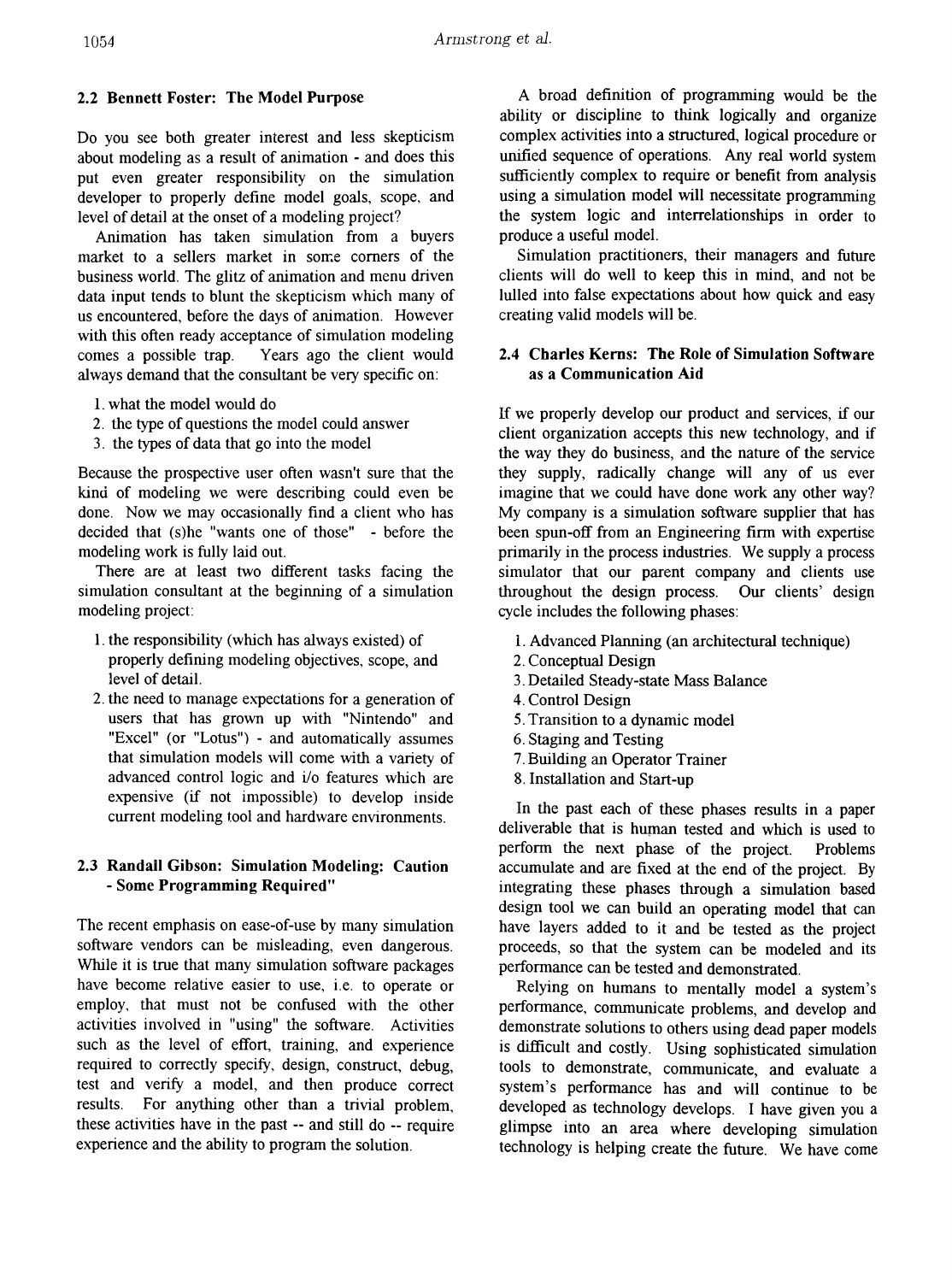a long way. We have a long way to go. This and other uses of simulation are some of the areas where simulation community is helping to create the way we have been modeling for some time now.

## 2.5 Darrell Starks: Animation: The Double Edged Sword?

Some believe that animation has been the best advance and worst advance in the simulation technology area. Let us first address the idea that animation has caused problems in the area of simulation. Those of us who were brought up on simulation starting in the 1970's saw animation as challenging our statistically correct simulation analyses. By refusing to change our paradigm, we saw animation as corrupting the simulation user by allowing the user to make decisions based upon what the user saw on the screen instead of considering the massive amounts of output that a simulation generated. And to our credit we were correct in that many in our profession caused the users and decision makers to equate animation with simulation. We were correct in fearing that users and decision makers would use the one observation of the experiment from the animation to make critical decisions. Therefore animation was allowed to be misused initially because some of us refused to see the great benefits that animation would have provided.

That leads to the fact that animation has become one of the best features of simulation and the simulation project. First animation allows the model builder to more quickly verify and validate the models and thus allows the analysis phase of the project to begin more quickly and to be done in more depth. And the animation does in effect allow analysis. That is, animation provides "qualitative" analysis. It allows the user to visualize the system and perhaps eliminate some of the more outlandish scenarios.' It allows the user "play" with the model in a visual environment and quickly view what might happen in a particular scenario. But after the user has established a set of feasible scenarios it is still the quantitative analysis using the output statistics over n replicates that must be used as the foundation for critical decisions.

And finally the most useful purpose of animation is that it allows for communication among all participants in a simulation project. It gives everyone, especially those not familiar with simulation and modeling, that "warm fuzzy" feeling that the Modeler has truly captured THE SYSTEM and therefore gives great credibility to the output statistics. Animation has allowed us in the simulation community to become the Merlin's of the 21st century using animation as our "crystal ball".

# 3 SUMMARY

For a consultant, using simulation and animation present a never-ending cycle of communication challenges. Starting with the need to sell the tool and ending with gaining acceptance of project results. a consultant often struggles with over- or under-selling.

The word "communicate" when talking about simulation immediately evokes thoughts of animation and two of the panelists focused on this aspect. However, there are other, broader communication issues. Two other panelists sent messages to the people who purchase simulation software and services. The first focused on software capabilities and the second on being clear about project goals. Lastly, there is the issue of the simulation team itself and its organization.

A common issue raised by the panel is the consultant's use of animation when communicating with untrained participants. There is no doubt that animation has drastically changed the focus and approach used when performing simulation projects. The question becomes whether the change is for the better or not. On the positive, it has made it possible to sell the need and results effortlessly. On the negative, it has led people to abandon other communication aids and techniques because they are seen as unnecessary.

As well-trained consultants who have spent considerable time and effort becoming specialists, we tend to have a protective view towards simulation and its usage -- maybe too much so. For the salesman in each of us, animation is dream come true. For the analyst in us, it is a potential nightmare and we suffer pangs of conscience over its potential misuse. Regardless, it is clear that although software alone may be able to give people a pretty picture, without a welldefined process to behind it, solutions are still hard to achieve and no amount of hype is going to change that fact.

### **REFERENCES**

Webster's II New College Dictionary. Houghton Mifflin Company, 1995.

### AUTHOR BIOGRAPHIES

F. BRADLEY ARMSTRONG is a Fellow Engineer at the ABB Power T&D Transmission Technology Institute. Prior to joining ABB, he founded the consulting finn Simulation Engineering Associates. He has also worked for Hughes Aircraft Company, Pritsker Corporation, and General Dynamics. He received a B.S. in Mechanical Engineering from the University of Texas at Austin and an M.S. in Industrial Engineering